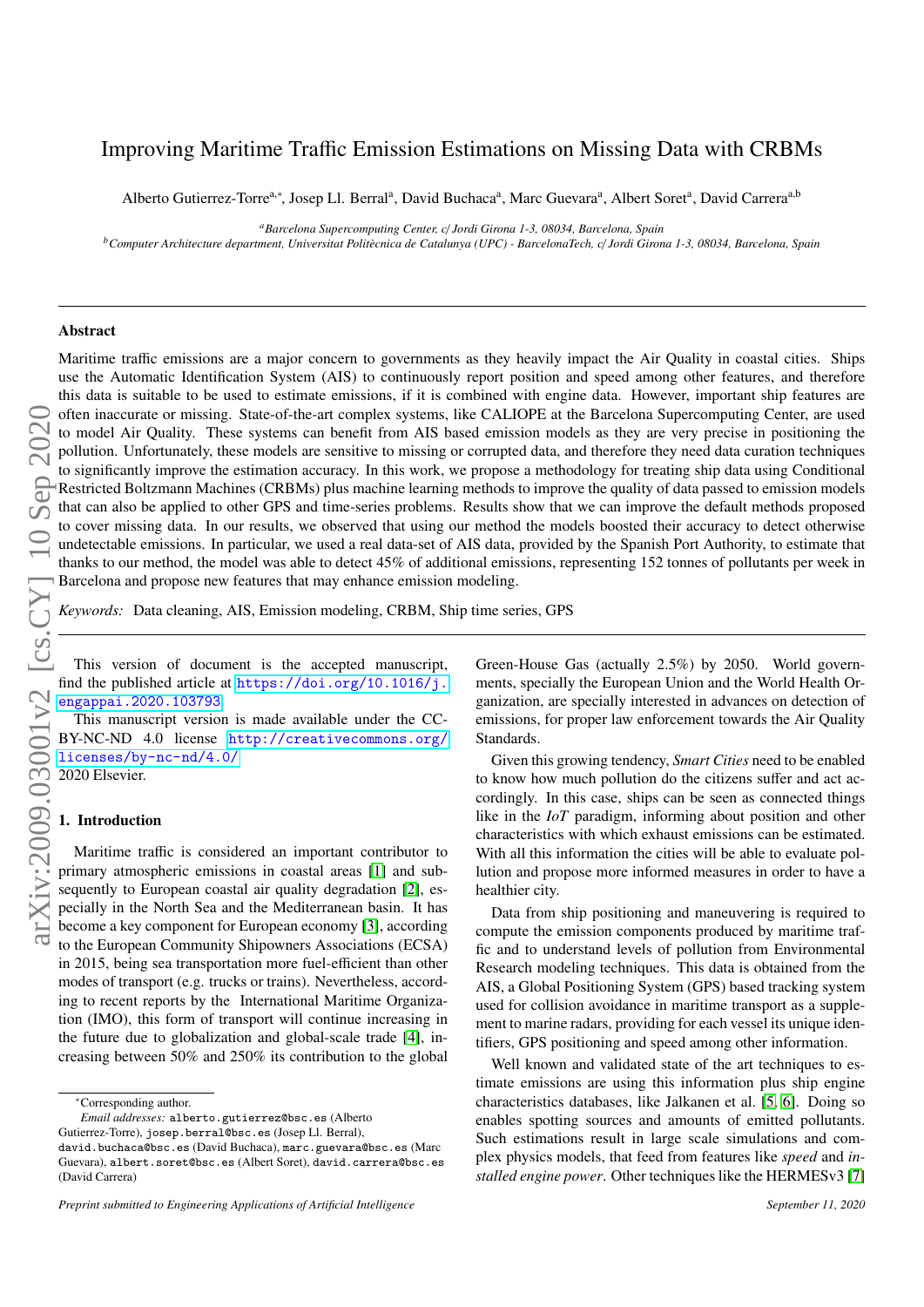model in CALIOPE project [\[8\]](#page-9-7), one of the trusted sources of Air Quality estimations by Spanish and Catalan Governments, performed at the Barcelona Supercomputing Center (BSC), use emissions reports, ship estimated routes and profiles by ship type for calculating ship emissions. While the HERMESv3 uses estimated routes, AIS-based estimations can place the pollutants estimations accurately as it uses the actual ship placement, therefore improving the overall precision of the system.

However, AIS data may be incomplete or faulty, e.g. information that could be used to enhance physical models like the ship operational mode (e.g. cruising) is incorrect, missing or poorly detailed too often, so are usually discarded when modeling emissions. This also may be the case of commercial databases that provide the required ship engine characteristics.

Further, dealing with AIS data in populated regions is not trivial, as the average frequency of signal emission is of one message per each six seconds on average. Only in the coastal region of Barcelona represents 1.5 million registers per week. Processing this data in a periodical basis requires employing *Big Data* techniques, understanding *Big Data* as those situations where big volumes of input overwhelm our commonly used methodologies, making us to change them for techniques designed towards automation, scalability or approximation. Applying the complex physical models and simulations over such amount of data makes the problem more complex, requiring supercomputing infrastructures on a daily basis for periodical estimations, also predictions for public health and interest (CALIOPE computes 48-hour forecasts for all European continent).

To enhance such estimations, allowing better enabling features, we have available Data Mining and Machine Learning techniques, to refine, correct and fill missing data, allowing better accuracy on current air quality methods, also allowing experts on using once discarded features on physics models with higher confidence on the results. Data Mining provides consolidated techniques for analyzing such data, extracting relevant values, frequent and rare patterns, and also model behaviors. Most of those wanted patterns are not trivial or present at simple sight, even they can be found across huge amounts of data, unable to be handled exclusively by human experts. Considering the AIS obtained profiles for each ship of any size and characteristics as multi-dimensional time-series representing their behavior, we can discover new latent features that can enhance the AIS data-set towards modeling emissions. There are several approaches for mining patterns on time series, e.g. stream mining methods for time-changing data [\[9\]](#page-9-8), series-aware neural networks as CRBMs [\[10\]](#page-9-9) or *Recurrent NNs*, even Hidden Markov Models for time-series modeling [\[11\]](#page-9-10).

This work provides a methodology to enhance the obtained AIS data-sets by cleaning, treating and expanding some of its features using domain knowledge, to produce better emission models and correct emission inaccuracies. The proposed methodology focuses on using CRBMs to boost clustering and prediction algorithms, to improve the quality of features like ship main engine power, navigation status and ship category, from each ships navigation traces. The decision of using CRBMs is based on their capacity to deal with AIS as multi-

dimensional time-series [\[12\]](#page-9-11), also encouraged by the methodology proposed by Buchaca et al. [\[13\]](#page-9-12) used for detecting phase behavior patterns on time-series. The CRBMs are used to extract and cluster temporal patterns, also to expand features from the time series, allowing non-time-aware predictors better accuracy. Our methodology combines CRBMs with clustering techniques (i.e. *k*-means) and prediction techniques (e.g. Random Forests, Gradient Boosting, Lasso) towards predicting and characterizing the engine installed power, the navigation status and ship types from their traces, for vessels do not have any of those attributes or that provide them incorrectly.

To summarize, the contributions are the following:

- 1) Generate feature representations of local behavior of ship movements using CRBMs. This new feature representation is a key building block for [2\)](#page-1-0) and [3\)](#page-1-1).
- <span id="page-1-0"></span>2) Ship type and main engine installed power missing values correction for better emission estimations using the previously generated features plus machine learning algorithms.
- <span id="page-1-1"></span>3) Provide an initial step to correct and improve Navigational Status AIS feature, using the generated features plus a clustering technique.

The current approach has been tested using real AIS data provided by the Spanish Ports Authority (*Puertos del Estado*), complemented by ship and engine characteristics coming from the Ship database provided by IHS-Fairplay. We validate and test our approach to enrich and complete data by comparing it against the current state of the art approaches with a methodology based on Jalkanen et al. [\[5,](#page-9-4) [6\]](#page-9-5) in scenarios of missing data, in a supervised manner to get emissions computed with real and complete data. After the aggregation of the emissions, we show that when enhancing the data with our method we are able to detect a 45% of the previously undetected emissions (152.95 tonnes out of 343.47) when applying the proposed standard procedure. We also show how other faulty features like Navigation Status and Ship Type can be corrected or improved.

This article is structured as follows: Section [2](#page-1-2) recaps the related work and current state-of-art on AIS applications, treatment on time series, CRBMs, and also related studies on maritime pollution. Section [3](#page-2-0) introduces some background on the AIS mechanisms and usages, also introduces the fundamentals of CRBMs. Section [4](#page-3-0) describes the data-set, its features and details. Section [5](#page-5-0) explains our methodology and machine learning pipelines. Section [6](#page-6-0) details the experimentation and validation of our methodology. Finally, section [7](#page-8-0) summarizes this work, and presents the future work.

# <span id="page-1-2"></span>2. Related Work

AIS-assisted emission estimations can be effectively used to assist policy design and corrective measures of a specific shipping sector (e.g. cruises and ferries) [\[14\]](#page-9-13) and to improve the efficiency of ships [\[15\]](#page-9-14). Also, works by Jalkanen et al. [\[5,](#page-9-4) [16\]](#page-9-15) show that AIS data can been used for the estimation of high spatial and temporal resolution maritime emissions. Compared to traditional emission estimation methodologies, the use of AIS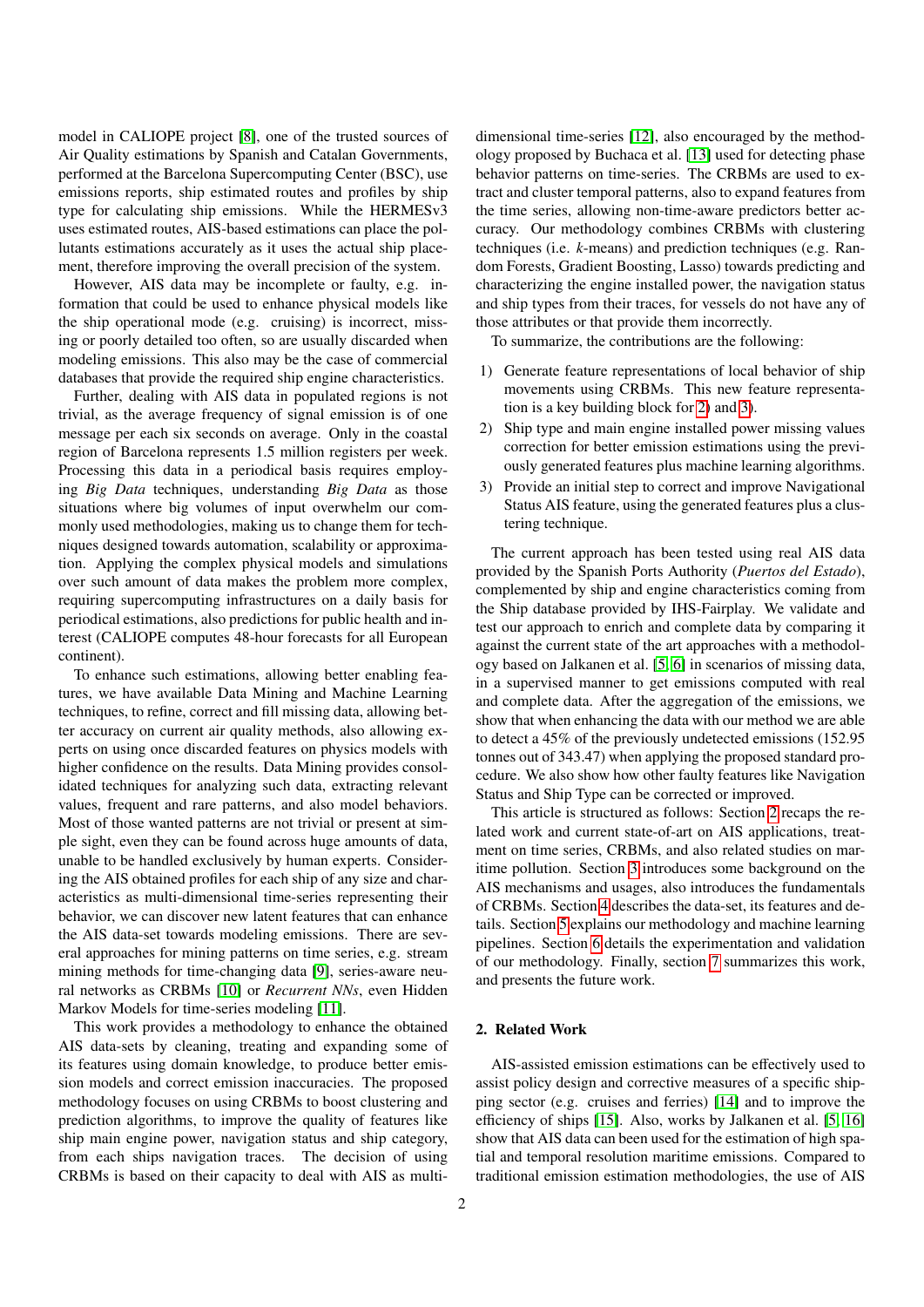data provides information of instantaneous speed, position and navigation status of vessels and subsequently allows for more accurate estimations of vessels' activities and the improved reliability of emissions and fuel consumption estimations [\[17\]](#page-9-16). Navigational status is included on AIS data and with this attribute the current engine usage can be estimated along with other attributes like speed, however in some cases it is incorrectly set as this attribute is manually set.

One of the main issues when using AIS, highlighted by Miola et al. [\[18\]](#page-9-17) are data gaps and anomalies. In certain occasions not all of the data fields are fully or correctly populated (e.g. navigation status is incorrectly reported or just missing, speed calculated from real AIS information reaches unrealistic values). This affects the suitability of raw AIS data for estimating air emissions around ports. Furthermore, other ship characteristics needed for the emission modeling (e.g. installed engine power) may also be missing. In this work, we propose the use of machine learning as a solution to correct and refine that data, specifically CRBMs.

Pattern mining for GPS traces is a common practice in very different fields, looking for specific patterns in movement and behavior. Works like Qiu et al. [\[19\]](#page-9-18) describe a methodology for mining patterns through Hidden Markov Models, producing semantic information to feed frequent pattern mining methods. Such work is also based on discovery of frequent episodes in time series [\[20\]](#page-9-19), with the goal of discovering patterns series of events. Use cases for such techniques are social mining and recommendation [\[21\]](#page-9-20), animal movement patterns [\[22\]](#page-9-21), or elder care [\[23\]](#page-9-22). Here we proceeded to find common patterns using CRBMs as a base for time windows, feeding them from GPS and other input sources, for discovering discriminating behaviors on a geographical space.

The CRBMs, as probabilistic models derived from Restricted Boltzmann Machines (RBMs) [\[24,](#page-9-23) [25\]](#page-9-24), are used in a wide range of problems like classification, collaborative filtering or modeling of motion capture, developed by the team of professor Geoffrey E. Hinton at the University of Toronto [\[12,](#page-9-11) [26,](#page-9-25) [27,](#page-9-26) [28\]](#page-9-27). Such models are usually applied for problems where time becomes a condition on data, i.e. time-series. Other works like X.Li et al. [\[29\]](#page-10-0) and Lee et al. [\[30\]](#page-10-1) use the models for multilabel learning and classification. Based on their experiences and techniques, we are taking advantage on CRBMs time-series learning capabilities.

## <span id="page-2-0"></span>3. Background

#### *3.1. AIS and the CALIOPE Project*

Ship traces can be obtained from the AIS, the GPS based tracking system used for collision avoidance in maritime transport as a supplement to marine radars. This used to track and monitor vessel movements from base stations located along the coast, and transmitted through standardized Very High Frecuency (VHF) transceivers. AIS provides for each vessel its unique IMO identifier and Maritime Mobile Service Identity (MMSI) number, GPS positioning, also course and speed among other information. This system is mandatory, according to IMO's *Convention for Safety of Life at Sea*, for all ships

with gross tonnage greater than 300 tons, and all passenger ships [\[31\]](#page-10-2). For this reason, this data has become relevant on air quality studies, as summarizes Figure [1.](#page-2-1)



<span id="page-2-1"></span>Figure 1: Estimation of Emissions from Ship Traces

The CALIOPE air quality forecasting system [\[8\]](#page-9-7) is a stateof-the-art modeling framework that integrates a meteorological model, an emission model, a Saharan dust model and a chemical transport model to simulate air quality concentration with a high spatial (up to  $1 \text{ km}^2$ ) and temporal (1 hour) resolution. CALIOPE is currently used by Spanish air quality managers, like the Generalitat de Catalunya, for environmental policy making. Air quality results are continuously evaluated with a near real time system based on measurements from the Spanish air quality network, and the performance of the system has been previously tested in different evaluation and air quality management studies [\[32\]](#page-10-3). The HERMESv3 model is the emission core of the CALIOPE system and has been fully developed by the Earth Science department of the Barcelona Supercomputing Center (BSC) [\[33\]](#page-10-4). Due to high impact of maritime traffic on ambient pollutant levels at the urban area of Barcelona [\[34\]](#page-10-5) one of the current objectives of the group is to improve the emission estimation of this activity using an AISbased methodology. A collaboration has been set up with BSC Earth Sciences Department in order to tackle this problem.

Our approach is a methodology based on the STEAM model, proposed by Jalkanen et al. [\[5,](#page-9-4) [6\]](#page-9-5), is an AIS based emission estimation model that uses the traces of the ships and their characteristics to provide information about the pollution with GPS positioning precision. Emissions are calculated using the current power consumption of the ship at a given time and the emission factor for that ship regarding a pollutant. Conceptually, the formula is the following (units in brackets):

$$
E_{s,p,x,t}[g/h] = P_{s,x,t}[kW] \cdot EF_{s,p}[\frac{g}{kWh}]
$$

Being *P* the current power consumption of the ship and *EF* the emission factor, *s* ship characteristics (mainly engine), *p* the pollutant to estimate, *x* position of the ship and *t* the current time. Therefore, the emission of a given pollutant for a ship that is in the position  $x$  and time  $t$  is conditioned by the ship characteristics for calculating the actual power that this engine is using and the ship characteristics plus the pollutant constants for the installed engine.

Generally, in ships there are two kinds of engines installed: main engine and auxiliary engine. The first is mainly in charge of the movement of the vessel and the latter is mainly in charge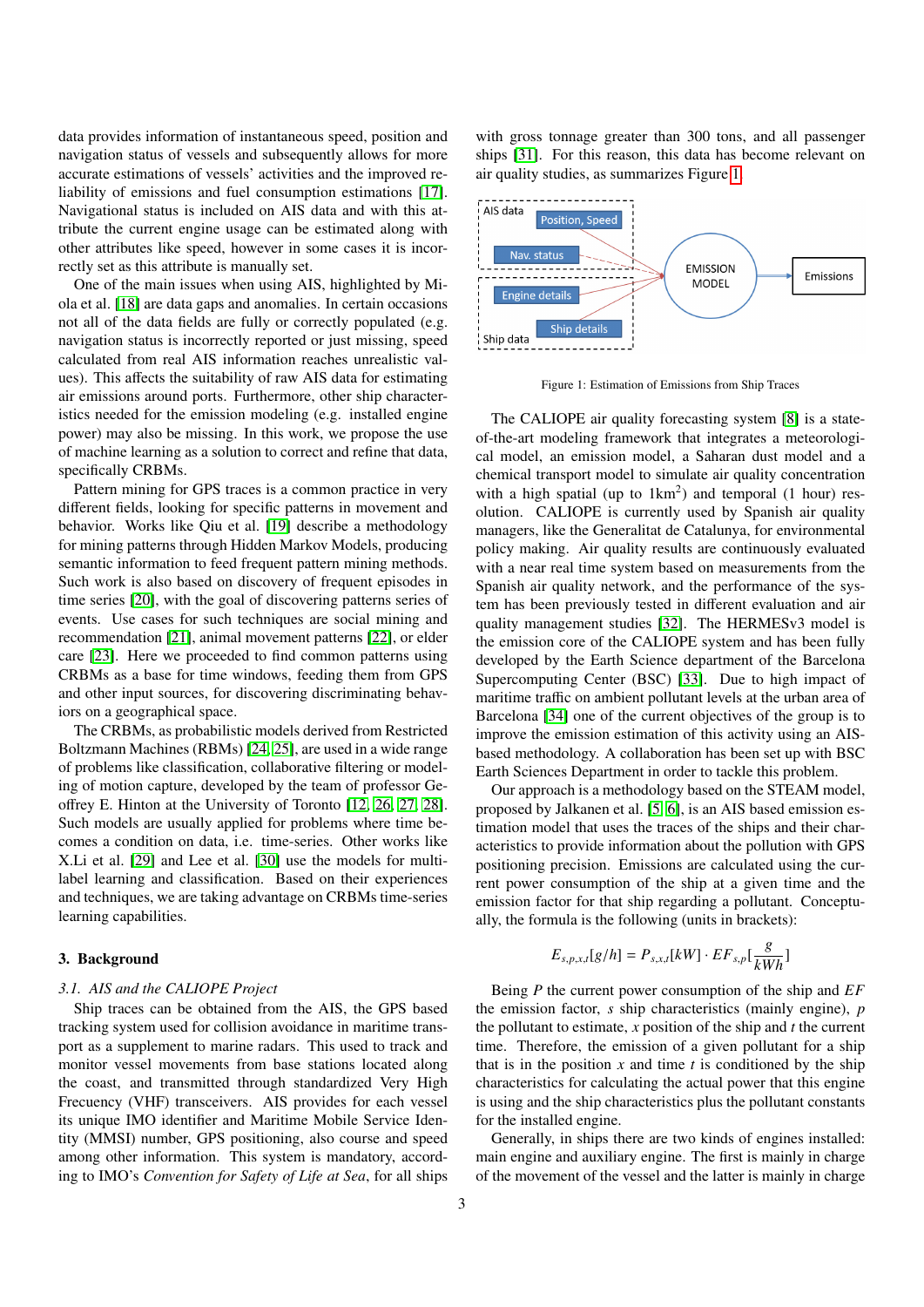of the on-board electrical power devices but may be used for other tasks.

The power used at a given time *t* on the main engine is estimated using the current vessel speed, the design speed and the installed power. In particular, the formula to calculate the transient main engine power is the following:

$$
P_{transient} = \frac{V_{transient}^3}{(V_{design} + V_{safety})^3} * \varepsilon_p * P_{installed}
$$

Being *Vtransient* the current speed provided by AIS, *Vdesign* the maximum speed that the ship can reach by design,  $V_{\text{safe}}$  a safety offset as ships may report speeds slightly greater than *<sup>V</sup>design*, <sup>ε</sup>*<sup>p</sup>* engine load at Maximum Continuous Rating and *Pinstalled* the actual power installed in kilowatts.

Following the instructions from STEAM methodology,  $V_{\text{safe}}$  is fixed to 0.5 knots (2,57 m/s) and  $\varepsilon_p$  is set to 0.8.

When installed power and design speed are missing, Jalkanen et al. [\[5\]](#page-9-4) propose to use the average of those characteristics for the given ship type, usually available in AIS data. However, the installed power has high variance giving an estimator of the installed power with low accuracy. As design speed can be obtained directly from installed power, we focus on the main engine power.

In the case of auxiliary engine, the methodology defines 3 stages: hoteling (moored), maneuvering and cruising. These three operational modes have a power consumption associated, different by type, as there is no other information available for the power estimation of this type of engine. The operational modes are assigned to the trace using the current speed of the ship. Regarding that for each stage we have a different value for a given ship type, it is very important to know the actual ship type. In some cases this type is incorrect or missing in AIS data.

Also, AIS data provides the navigational status of the ship. However, this attribute is not reliable as it is manually set by the crew and it can have delays or be incorrectly set, e.g. in fishing ships the status is always *engaged in fishing* even if they are hoteling. This attribute can potentially give more information about the current usage of the engine than the simpler division done using the speed of the ship, however it needs to be fixed in some cases.

Given these shortcomings we propose a methodology in order to improve the quality of each attribute, being the main engine power and ship type the ones that can be apply with the current model and navigational status cleaning and expansion as an enabler for a more precise future emission model step.

# *3.2. Conditional Restricted Boltzmann Machines 3.2.1. Restricted Boltzmann Machines*

A RBM, or more concretely Gaussian Bernoulli RBM (GB-RBM) is a key building blog of the CRBM. A GB-RBM is an undirected graphical model with binary hidden units and visible Gaussian units that models the joint log probability of a pair of visible and hidden units  $(v, h)$  as

$$
\log P(\mathbf{v}, \mathbf{h}) = \sum_{i=1}^{n_v} \frac{(v_i - c_i)^2}{2\sigma_i^2} - \sum_{j=1}^{n_h} b_j h_j - \sum_{i=1}^{n_v} \sum_{j=1}^{n_h} \frac{v_i}{\sigma_i} h_j w_{ij} + C \tag{1}
$$

where  $\sigma_i$  is the standard deviation of the Gaussian for visible<br>unit *i*, c is the bias of the visible units, *b* is the bias of the hidden unit *i*, *c* is the bias of the visible units , *b* is the bias of the hidden units,  $w_{ij}$  is the weight connecting visible unit *i* to hidden unit *j* and C is a constant. Notice that  $n<sub>v</sub>$  and  $n<sub>h</sub>$  refer to the dimension of *v* and *h* respectively. In practice we normalize the data to have zero mean and unit variance. Moreover,  $\sigma_i$  is fixed to 1 because it empirically works well as shown in the work of 1 because it empirically works well as shown in the work of Taylor et al. [\[28\]](#page-9-27).

#### *3.2.2. Conditional Restricted Boltzmann Machines*

The CRBM is a GB-RBM that models static frames of the time series modified with some extra connections used to model temporal dependencies. The CRBM keeps track of the previous *n* visible vectors in a  $n \times n$ <sup>*v*</sup> matrix which we call the history of the CRBM. The learned parameters of the CRBM are three matrices  $W$ ,  $A$ ,  $D$ , as well as a two vectors of biases c and  $b$  for the visible and hidden units respectively.  $\mathbf{W} \in \mathbb{R}^{n_v \times n_h}$  models the connections between visible and hidden units.  $\mathbf{A} \in \mathbb{R}^{(n_v \cdot n) \times n_v}$  is the mapping from the history to the visible units.  $\mathbf{D} \in \mathbb{R}^{(n_v \cdot n) \times n_h}$ is the mapping from the history to the hidden units. Inference in the CRBM is performed using the contrastive divergence method. More information can be found in Taylor et al. [\[28\]](#page-9-27).



<span id="page-3-1"></span>Figure 2: CRBM with window size *n* and *n<sup>h</sup>* hidden units

Figure [2](#page-3-1) shows a graphical representation of a CRBM. In the case of this paper, we have interest on using the activations produced by the hidden units when feed with a sample of ship traffic trace plus the *n* steps window. Then we use this vector of activations as a time-aware code that represents a sample with a time window for algorithms that are not thought to handle time-series, enabling them to manage temporal dependencies. The actual input data for the CRBM is defined in Section [4.](#page-3-0)

Notice that even though CRBM suffer when doing long-term predictions, this fact does not affect the taken approach as it is being used as an encoder and not a predictor.

### <span id="page-3-0"></span>4. Data Preparation

# *4.1. Data-set Properties*

The current data-set has been provided by the Spanish Ports Authority (*Puertos del Estado*), from their vessel monitoring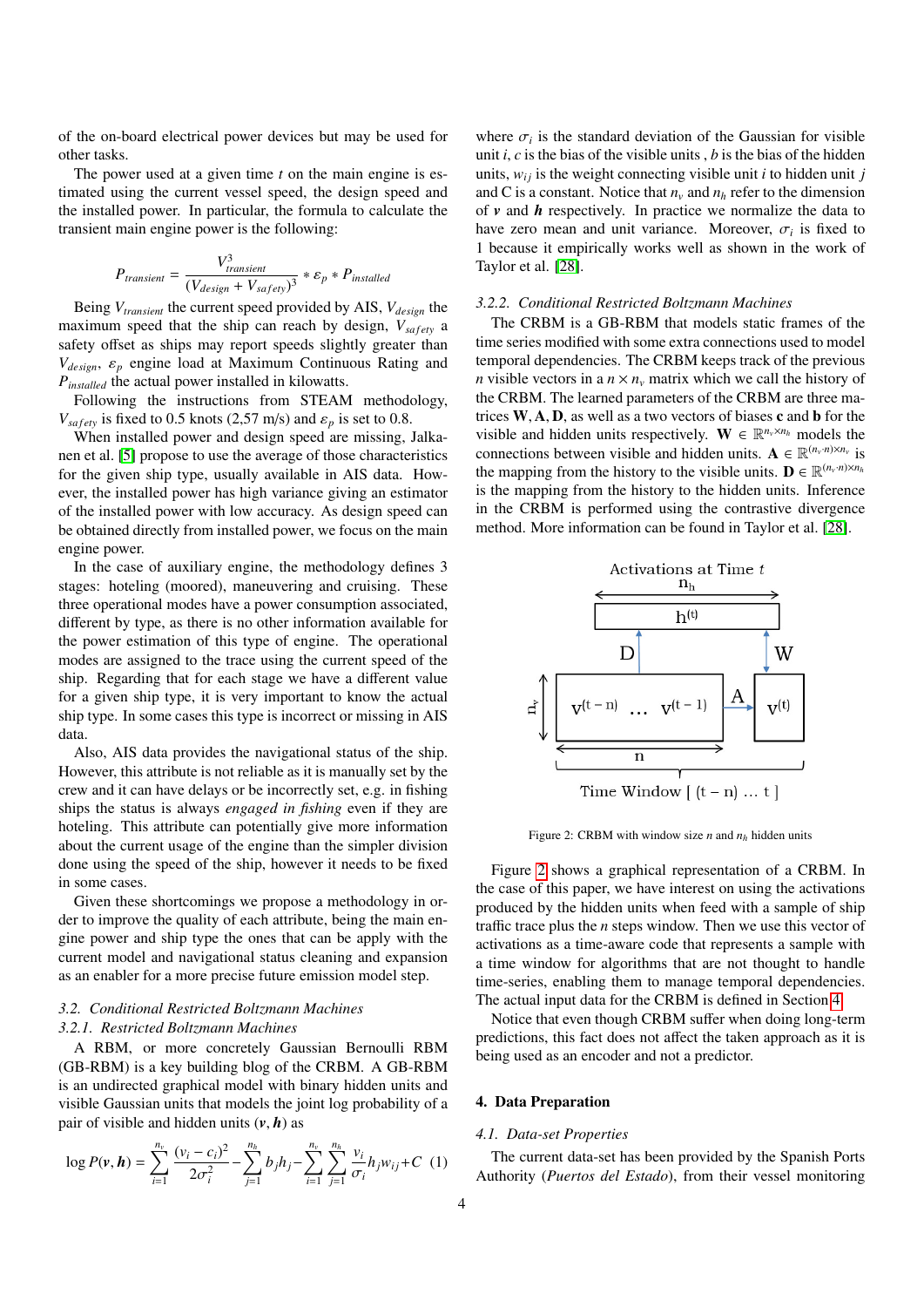database collecting the AIS signals from all registered ships navigating national waters. Such database collects the information periodically sent from all registered vessels, and can be used by local port authorities. The data-set used for current experiments is a slice of data concerning the coastal area of Barcelona, including a week of maritime traffic. It is composed by more than 1.5 million entries and indicating 19 features. The relevant variables of the dataset for this study will be introduced later on.

*Puertos del Estado* has deployed a network of AIS base stations through the whole Spanish coast, with the dual objective of obtaining maritime traffic information (especially at the port area) and applying the AIS capabilities to navigation aid<sup>[1](#page-4-0)</sup>. Each AIS base station is responsible for receiving the AIS data within its coverage area and sending it to the central hub for processing, storage and subsequent distribution to other AIS networks or interested users.

Each vessel is identified by 1) name of the ship, 2) the IMO number, given by the IMO, 3) and the MMSI number. There are two AIS device classes (A and B) differing in transmission power and capabilities, being Class B smaller and short ranged than Class A. Ships transmitting with a Class B device are not required to have an IMO number, then having *Not Available* values (NAs) in our data. MMSI is used as identifier if it is not explicitly defined in each case. Moreover, AIS devices are periodically transmitting *static* attributes, properties of the ship that do not change on time, e.g. length, beam or draught, so authorities and other ships are able to know the size of the vessel. These last attributes are not considered for this study as they are unreliable for the current task.

On the other hand, from the dynamic data provided by AIS, the following subset is used in this study:

- Time-stamp of the transmission
- GPS Coordinates in latitude-longitude
- Speed over Ground (SoG): Speed of the boat, measured as effective over ground, by taking into account the tidal drifting or speeding up/down the ship, measured in knots.
- Navigation Status (navstatus): A standardized identification of the current status of the ship. This feature is manually set by the crew. This denotes the susceptibility of such feature to errors and missing values.
- Type of ship and Cargo (typeofshipandcargo): A combination of two integer values, encoding the type of ship and materials that it is currently transporting.

Additionally, the AIS provides information like the ship rotation (Course over Ground (CoG)), the rotation speed and compass heading. These features have proved to be unstable to perform accurate predictions. The information from each single vessel is collected in their navigation trace along time. Table [1](#page-5-1) shows a sample from our data-set.

#### <span id="page-4-1"></span>*4.2. Cleaning and Normalizing Data*

Working with time-series implies having data regularized in time, as many techniques interpret samples as steady and regular, more than sparse, occasional or even redundant. When using CRBMs with time as conditioner, each position in the *delay* (the window of data history) is supposed to be given a set of weights towards the hidden layer, then data values slide through the window facing new weights based uniquely on their position in history. This way, each position in the history window discretizes time in equal segments, so sparse data needs to be densified, and missing data must be interpolated or predicted. In order to do this, linear interpolation is applied to adjust data points to a regular time scale, as performed in the previously mentioned studies by Jalkanen. Even though more advanced interpolation algorithms can be used, we have chosen to follow the linear interpolation procedure described by Jalkanen so that the results are standard.

#### *4.2.1. Cleaning and interpolation*

First of all, rows with incorrect time-stamps are removed if there is no possibility of repairing them. Names, if missing, are obtained from third party ship databases, freely providing such information, such as VesselFinder [\[35\]](#page-10-6). Next step is to retrieve each ship time series and then processed it for time regularization and interpolation when required. Data goes through a two step procedure: 1) Produce the time-steps for the desired time granularity, e.g. a sequence of steps of 5 seconds in between; and 2) Using the available data, linearly interpolate the steps generated in the previous operation if the time difference between samples is less than 72 hours[\[5\]](#page-9-4).

In order to avoid bias or over-fitting on locality when searching for patterns, a new feature is added indicating the relative movement, by obtaining the difference in Latitude/Longitude between each consecutive points. This way we register the movements between registered observations instead of absolute values, having a movement feature free of geographical information. Also, the same procedure can be performed over rotation features, having as result relative rotation movements. However, rotation attributes from AIS are not always available, hence here we created a rotation variable calculated from the GPS traces as they are more reliable.

Another generated feature is the zone location of vessels. Following the information provided from CEPESCA [\[36\]](#page-10-7), we consider that sea is divided in three zones: coast, fishing area and high sea. These zones respond where bathymetry is below 50 meters, not suitable for fishing and close to coast, between 50 and 1000 meters, where fishing vessels labor, and beyond 1000 meters as high sea.

After pre-processing we have a time series for each ship, with regularized time-steps between observation, and new derived features indicating relative positions and movement, allowing us to compare ships for their positioning and maneuvering, independent of the origin port or coastal point, even from length of some pattern repetitions.

The final features, from now on called *original features*, used for training the CRBM and for comparison in the experiments are the following:

<span id="page-4-0"></span><sup>1</sup>http://redais2.puertos.es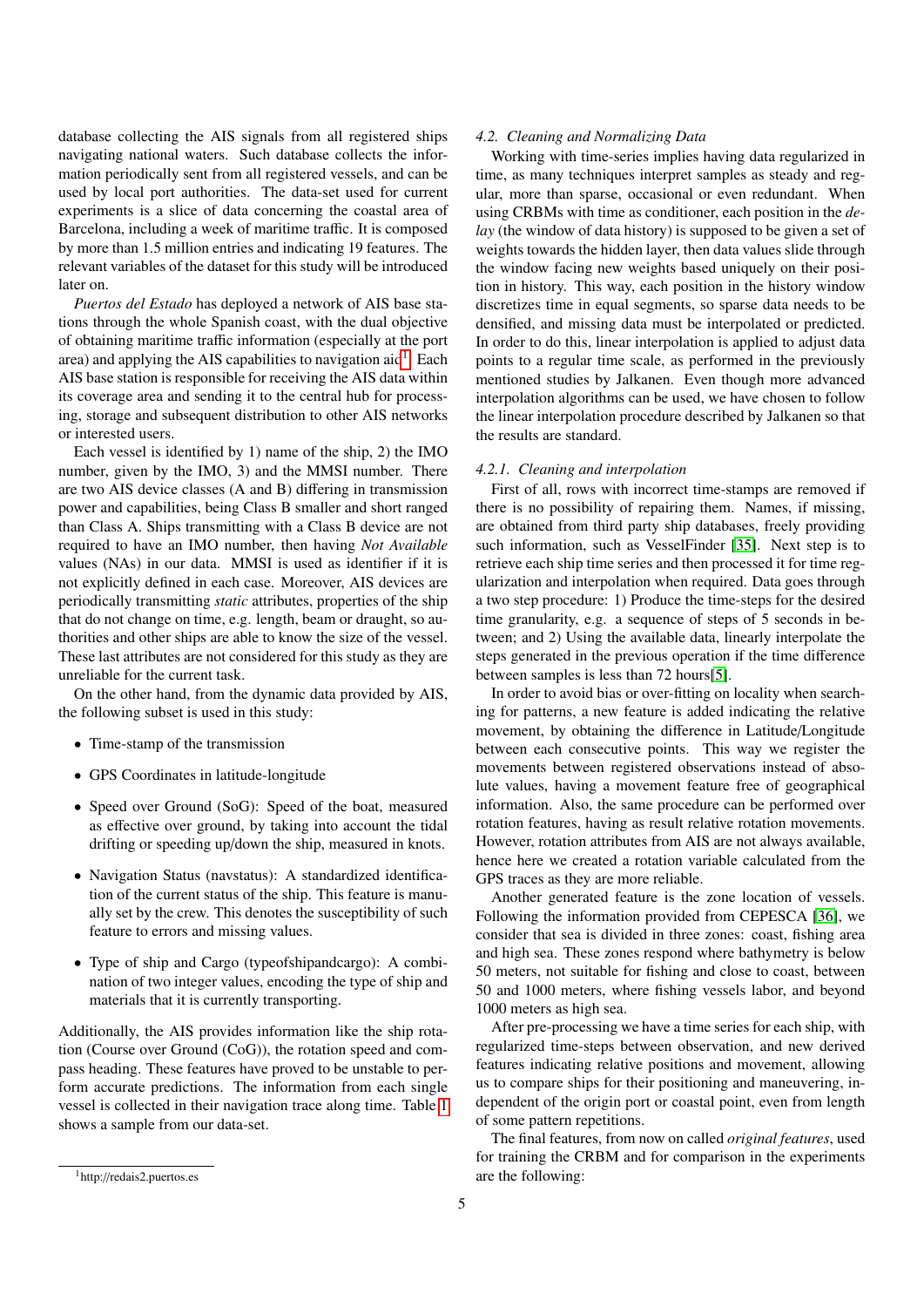| ID | size_{a, b, c, d} | length | beam | draught | $\frac{1}{2}$ | $\sim$ cog |          | rot heading | navstatus | type | lat lon | timestamp                           |
|----|-------------------|--------|------|---------|---------------|------------|----------|-------------|-----------|------|---------|-------------------------------------|
|    | 62.126.13.15      | 188    | 28   |         | 5.50 317 127  |            |          | 326         |           |      |         | 70 40.91 2.47 2014-04-13 23:59:32   |
|    | 17.19.7.1         | 36     |      |         | 0.00          | 170        |          |             |           |      |         | 8 37 41.53 2.44 2014-04-13 23:59:31 |
|    | 4.16.4.2          | 20     |      | 4       | -10.00        |            | 220 -128 | 511         |           |      |         | 30 41.30 2.19 2014-04-13 23:59:33   |

<span id="page-5-1"></span>Table 1: Sampled data from the data-set. Identifiers are surrogates from the real identifiers

- Ship ID: IMO and MMSI number
- Ship type
- Relative GPS rotation
- Speed over Ground
- Bathymetry as a 3 value categorical variable: coast, sea and high sea

In Section [6.2](#page-6-1) a new dataset will be introduced and used for that particular task along with the previously defined data.

#### <span id="page-5-0"></span>5. Learning Models

Our methodology proposes a set of learning pipelines towards improvement of emission estimation. First, we attempt to reconstruct the missing data on ship type and engine power, required for emission estimations. The pipeline for this estimation consists on using the CRBMs to produce a new set of latent features, to be ingested by classification (ship type) and regression (engine power) algorithms. Second, we have the pattern mining ensemble, using the CRBMs along clustering algorithms (i.e. k-means), to find the NavStatus patterns and behaviors on ship traces, intended for future emission models where NavStatus and latent sub-type ship data can be used.

# *5.1. Data Pipelines*

The CRBMs require as input a time-series window, fed by the traces for each ship. The data-set is composed by time-windows of size  $n + 1$ , considering at each time *t* an Input  $v^{(t)}$  of dimensions  $n_v \times 1$ , and a history record  $v^{(t-n)} \dots v^{(t-1)}$  of dimensions  $n_v \times n_v$ . This data-set is produced by sliding the time-window  $n_v \times n$ . This data-set is produced by sliding the time-window from time *n* to *T*, where *T* is the total number of recorded steps. Notice that this implies to *burn* the first *n* records in order to create a history record for Input  $v^{(n+1)}$ . The outputs of the CRBMs are a vector of size  $n_h$ , where  $h$  is the total size of generated latent features. This CRBM is connected to a prediction algorithm that will feed from those features, from now on called *Activations*, and compared with the real output variables (ship type and engine power) in a supervised learning fashion. For the scenario of correcting the NavStatus and characterize ships for further usage, we connect the CRBMs to a clustering method *k-means*, fed by the CRBM activation vector. The idea of using CRBMs rely on the fact that those mentioned classical learning algorithms are fed with implicitly time-aware data. Figure [3](#page-5-2) shows the schema for both of the pipelines.



<span id="page-5-2"></span>Figure 3: Pipeline for CRBMs, Prediction and Clustering

#### *5.2. Training the Pipeline*

The CRBM is trained with sample series of data, structured as explained previously. Providing the history record matrix to a CRBM as the *Conditional element*, provides the notion of time. This allows training it through data batches without forcing any particular order between batches, as the notion of order is present within each batch. Best practices in modeling and prediction require to split training data with validation and testing data, to prevent the auto-verification of the model, so for this reason we performed this training process with a subset of the available time-series. Also the splits have been performed using the *ids* from the traces (each *id* identifies a single time-series), therefore none of the splits shares a single time step from the other split. Each instance passing through the CRBM is encoded into an activation vector of size  $n_h$ . This way, the ship tracking information and history are codified by a *nh*-length vector, knowing that as far as a CRBM reconstruction misses the original data by little, such vector contains a compressed or expanded version (depending on the values of *h* and *n*) of the current and historical status of such ship.

After training the CRBM, using the activation data-set we train the prediction and clustering algorithms. The principal hypothesis is that ships with similar properties will produce similar activations over time. For the prediction scenarios, we are using well known algorithms like Random Forests, Gradient Boosting, Multi-layer perceptron networks, Logistic Regression and Lasso. We chose those models as the ones performing better or the best models for baseline comparison, discarding those performing worse on accuracy and slower on training stages. As we have a set of activations, from time  $n+1$  to  $T$ , for each output value *P*, each ship traces pass through the pipeline creating a vector of predictions  $\hat{p}^{(n+1)} \dots \hat{p}^{(T)}$ , then aggregated<br>and compared against P. For classification we used the fashion and compared against *P*. For classification we used the fashion (top vote), while for regression we used average and median, as explained on the experiments. For the unsupervised scenarios, we focused directly on k-means algorithm for its simplicity of use and interpretation. We experimented with these models and their hyper-parameters using cross-validation and grid search, on a 6 Intel Xeon 40-core and 128GB RAM cluster.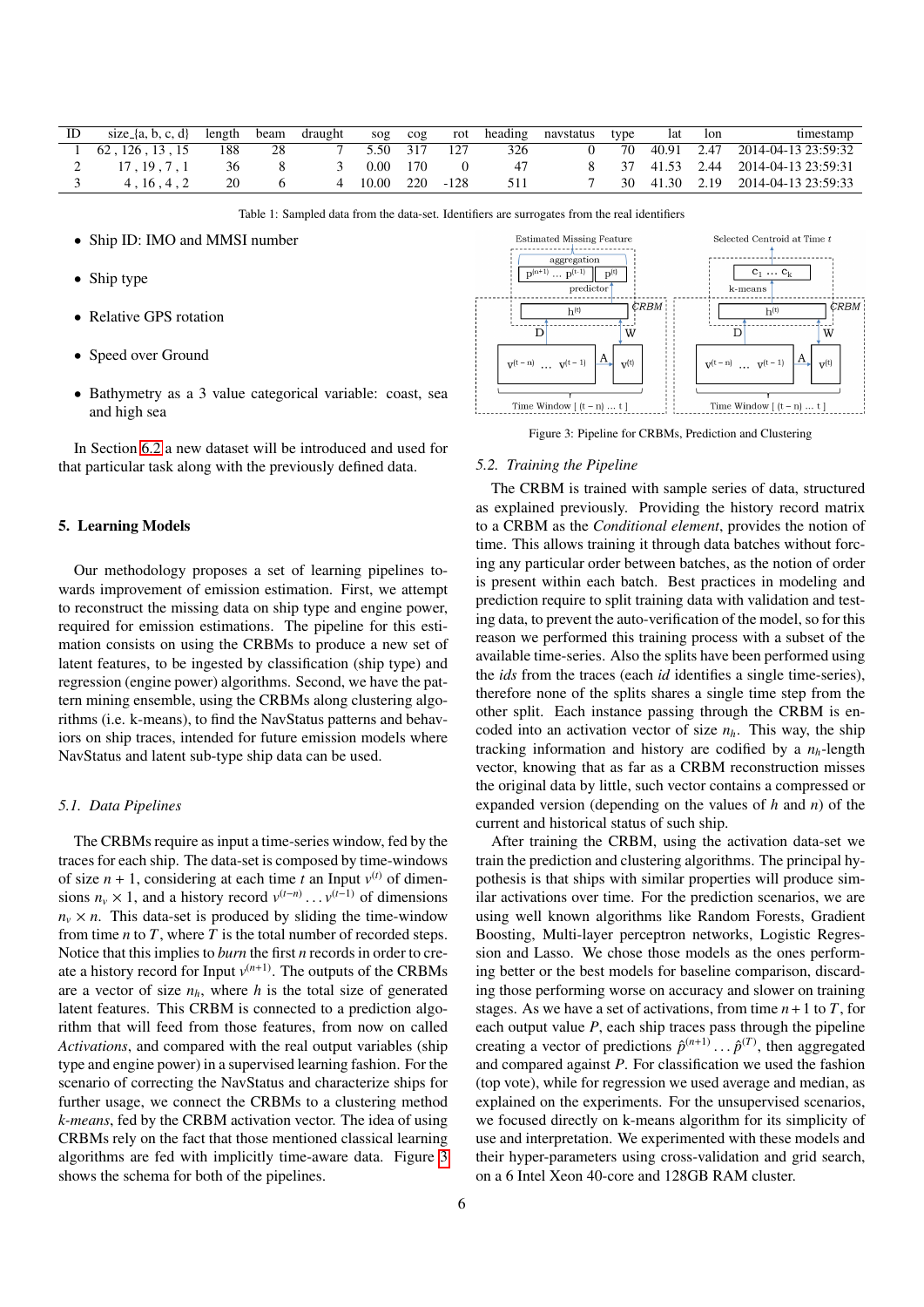#### <span id="page-6-0"></span>6. Experiments

The experiments focus on the different pipelines used towards the improvement on emission estimations, as follows:

- 1. Discriminate ship types: predict the type of a ship given its behavior at every time step.
- 2. Improving main engine emission modeling: predict installed main engine power when missing values for emission estimations.
- 3. Navigational status pattern mining: determining the status of vessel directly from reliable GPS coordinates, potentially correcting badly input *NavStatus* values and finding uncovered behaviors.

After several experiments with feature selection and refinement of aggregated features, we selected as input features the *bathymetry*, the *SoG*, and the *GPS-rotation* (the rotation calculated from the GPS positioning, as the feature *rot* is frequently missing or with incorrect values), as mentioned in Subsection [4.2.](#page-4-1) Bathymetry is indicative of the geographical zone where vessels are navigating, if coastal zones, fishing zones, and open sea. Speed and rotation provide the vector of the vessel movements.

Following the proper methodology for training models, we have separated the data-set into training and test, by a random split 0.<sup>66</sup> <sup>−</sup> <sup>0</sup>.34 of the ship series. To measure the CRBM errors (minimal error at data reconstruction), we used the testing series and performed a *simulation*: passing the whole series through the CRBM for activation and reconstruction (i.e. the process of generating the input features from the activations), then computing the Mean Squared Error (MSE) of the inputs and reconstructions.

During the experiments we attempted different CRBM hyper-parameters, with a wide range of hidden units in the hidden layer, and different *delay* or history window length. For most of the experiments, we concluded that 10 hidden units with 20 observations of history (1 per minute), provided us the best reconstruction results and differentiating clusters. For the experiment in Subsection [6.2](#page-6-1) we concluded that expanding features (from 60 visible units to 70 hidden units) produced better prediction results.

# <span id="page-6-3"></span>*6.1. Ship Type Prediction*

In the emission estimation process it is required to know the type of the ship as the emission model use it to determine how much power is the auxiliary engine producing given the navigation status. For instance, cruisers are always assumed to constantly use 4000kW of auxiliary engine power. On the other hand, other ship types may be estimated to use 750kW during cruise, 1250kW during port maneuvers and 1000kW while hoteling. Therefore it is very important to know which type the ship is to correctly asses the auxiliary engine consumption.

The following experiment consists on using the CRBM classification pipeline for classifying ship types on a supervised learning scenario. A train/test split of 70% − 30% is used along with cross-validation for hyper-parameter search. The target

class attribute *type* is retrieved from the *typeofshipandcargo* AIS variable, that encodes it on its first digit. We are dismissing the type of cargo at this moment, and focusing on the type of ship. However this makes some classes to be more difficult to predict, e.g. class 3 "Special Category" has a range of different ships from fishers to tugs, therefore this is a hard classification problem due to the heterogeneity of ships within one class.

As classifying algorithms we used Logistic Regression, also Multi-Layer Perceptron network with different values of neurons at the hidden layer, from 100 to 500, obtaining the best results with 500 hidden units, a rectification layer and the *Adam* optimization method, with 0.9 momentum. Models have been trained and evaluated with three different sets of features as its input: 1) the original features (*bathymetry*, *SoG*, *GPS-rotation*); 2) the original features appended by a time window of 20; and 3) the 10 hidden unit activations of the CRBM.

Figure [4](#page-6-2) shows the accuracy result on the train and test sets. The CRBM features helped both models to identify ship types and produced more balanced models, e.g. in the case of logistic regression the other features get better results in training, but in test the activations are better and closer to the training error. This can also be seen in Figure [5,](#page-7-0) in which it can be seen that the proportion of *k-means* clustering result, i.e. the proportion of the found patterns inside one class, is different in some ship type, therefore it seems that CRBM enhances data separability for this case.



<span id="page-6-2"></span>Figure 4: Accuracy of the ship classification pipeline depending on the features.

# <span id="page-6-1"></span>*6.2. Improving main engine emission estimations on the presence of missing data*

In order to estimate the emissions that a ship produces some characteristics of the engine are required, as shown in the work of Jalkanen et al.[\[5,](#page-9-4) [6\]](#page-9-5) with their STEAM methodology. In particular, one of the most important attributes is the main engine power. This data is available in commercial databases provided by companies, e.g. IHS Fairplay [\[37\]](#page-10-8), however the data may be missing for some ships. In this case the aim is to provide correct attributes to an estimation model results that have been already validated when all the information is correctly given. When there are missing attributes, assumptions need to be made. In case that there is no data about the ship aside from the data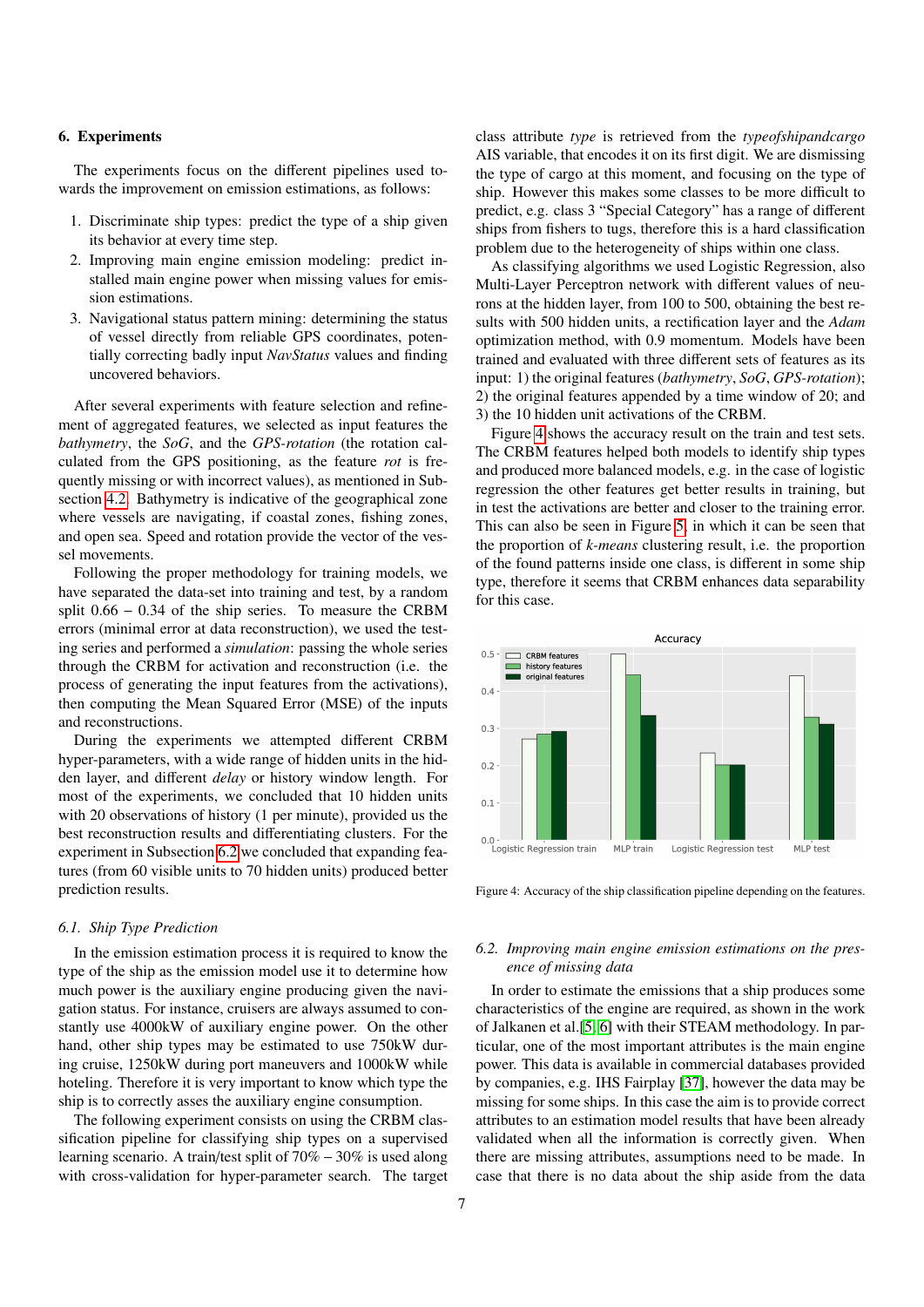

<span id="page-7-0"></span>Figure 5: Proportion of patterns by ship type. It can be seen that some ship types have similar pattern frequency, but others differ drastically. For example, both special categories 1 and 2 (class 3 and 5 respectively) are quite different as 3 is more fishing oriented than the service oriented class 5. On the other hand, carrier ships and others are similar.

given by AIS, the suggested approach in STEAM methodologies for main engine power is to use the average by ship type. It is a simple and effective solution but not the best as the variance in installed power by ship type is high. We want to use the ship trace along the ship type, data provided by AIS to estimate the ship characteristics needed for pollution estimation, in this case the already mentioned main engine power.

The experiment has the same setup as the use case of Subsection [6.1](#page-6-3) in terms of validation framework. In this case, the IMO number is used as identifier, as the IHS data-set only contains ships with "class A" transceivers and does not provide an MMSI field, hence we have to discard all the ships that do not provide an IMO number for this experiment. We predict the main engine and we validate it using a separated test set. We have trained a new CRBM model specifically for this use case. The best results were obtained with 70 hidden units and with ensemble vote function *median*, which is more stable than the mean in the experiments using the CRBM activations.

For this experiment we tested different algorithms, e.g. Random Forests, Gradient Boosting and Lasso Regressing, the average of values per type as proposed by Jalkanen et al. [\[5\]](#page-9-4), and the global average. The model that produced the best result was Random Forest with 200 estimators and no limit in number of features and depth, as can be observed in Table [2.](#page-7-1)

To see the actual impact of the approach, the emissions are estimated with a methodology based on the STEAM model[\[5,](#page-9-4) [6\]](#page-9-5) using the power estimated by the best regressors found before (history and activations), the mean of the ship type and the real value. In Table [3](#page-7-2) it can be observed that our approach is closer to the estimated with the real values than the best model with the original input plus history and the average by type. In fact, the proposed methodology is 152.95 tonnes closer than the estimation using the average, detecting around 45% of the otherwise undetectable emissions, also 62.15 tonnes than the best model using the original data with history. Notice that this dataset covers 1 week of data and the emissions are evaluated over 31 ships from the test set.

In terms of the overall percentage of pollution regarding the real, we can see that there is between an 7.9% and 10.2% of im-

|             |         | Median      | Mean    |             |  |  |
|-------------|---------|-------------|---------|-------------|--|--|
| Model       | Train   | <b>Test</b> | Train   | <b>Test</b> |  |  |
| Global avg  | 8815.28 | 13279.71    | 8815.28 | 13279.71    |  |  |
| Type avg    | 7904.08 | 11870.83    | 7904.08 | 11870.83    |  |  |
| Lasso act.  | 8562.75 | 12744.20    | 8562.75 | 12744.20    |  |  |
| Lasso hist. | 8430.93 | 12933.68    | 8237.30 | 12616.83    |  |  |
| GB act.     | 6365.63 | 10817.70    | 6652.80 | 11130.79    |  |  |
| GB hist.    | 6336.83 | 11288.47    | 6269.50 | 11185.10    |  |  |
| RF act.     | 854.42  | 8866.62     | 1328.32 | 9228.00     |  |  |
| RF hist.    | 2178.95 | 10001.44    | 2499.74 | 9790.29     |  |  |

<span id="page-7-1"></span>Table 2: Main engine installed power regression error (Mean Absolute Error) for the best configuration found for each model. Votes aggregated with mean and median.

provement from plain prediction method and between a 23.7% and 25% from the baseline in all the pollutants, as can be observed in Figure [6.](#page-7-3)

There is still room for improvement as around a 31% of pollution is yet to be covered, however this is not a trivial task as the variability of installed power is high.

| Used value                  | <b>SO<sub>x</sub>ME</b> | <b>NOxME</b> | CO <sub>2</sub> ME | PM ME |
|-----------------------------|-------------------------|--------------|--------------------|-------|
| Real engine values          | 0.38                    | 13.31        | 598.13             | 0.16  |
| Prediction with activations | 0.26                    | 8.82         | 412.27             | 0.11  |
| Prediction with history     | 0.23                    | 7.79         | 351.19             | 0.10  |
| Type average engine.        | 0.17                    | 5.64         | 262.63             | 0.07  |

<span id="page-7-2"></span>Table 3: Estimated pollution in tonnes for each component, using the test-set individuals with the different input values.



<span id="page-7-3"></span>Figure 6: Percentage of pollution covered for each method and pollutant with the predicted main engine power. The real data marks the 100%.

# *6.3. Navigational Status pattern mining*

The *NavStatus* feature (Navigation Status) is a value manually introduced by the vessel crew. In regular cruisers or passenger boats, it is expected to be updated in a regular procedure, while most of the fishing ships do not update it and keep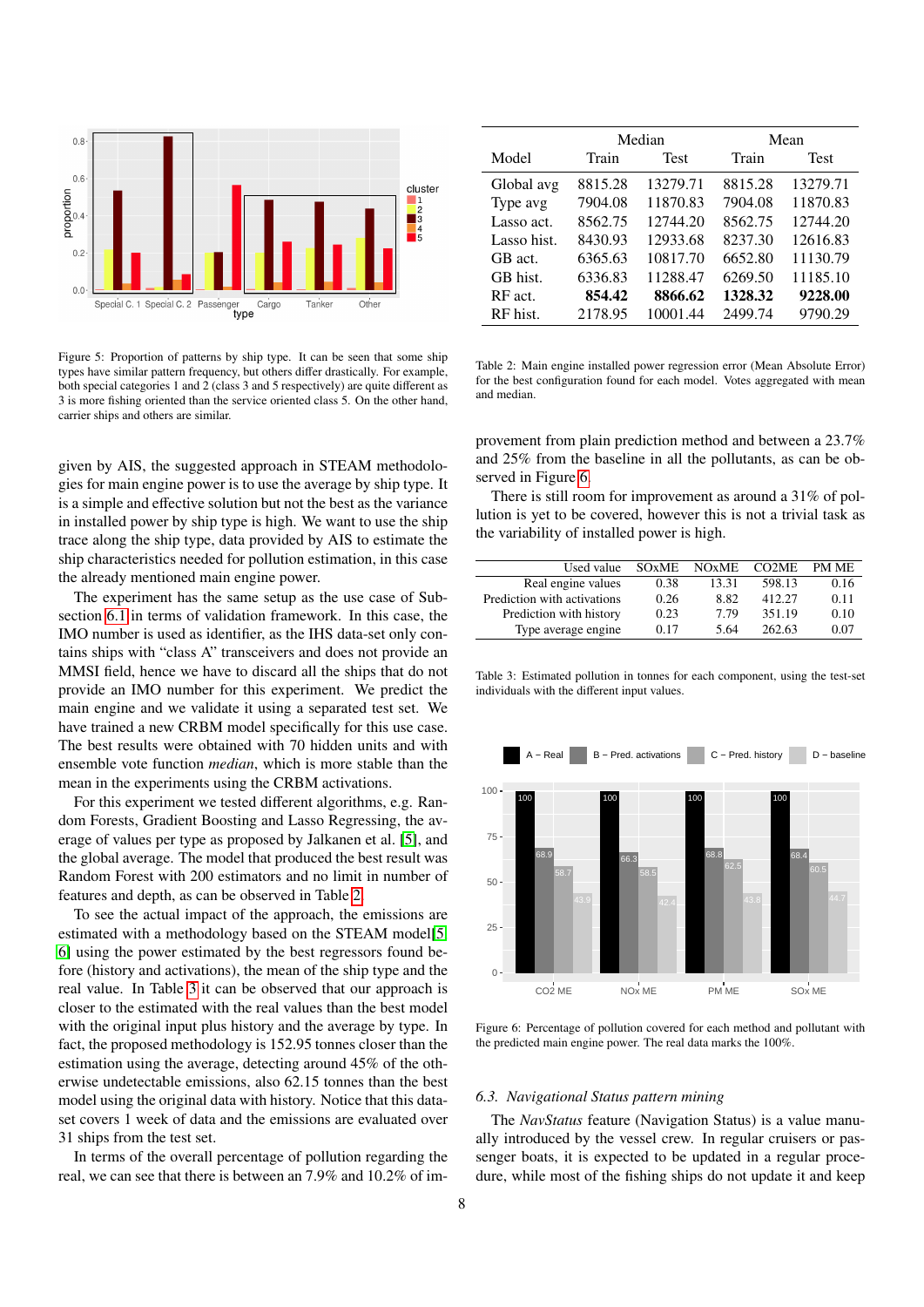the same value always even though they change of operational mode.

This attribute is essential to estimate the power usage of the auxiliary engines of the ships which are not reflected in the ship's speed, contrary to what happens with the main engine power. The ideal situation would be to use this attribute as proposed in Figure [1,](#page-2-1) however it is not being used directly in the emission modeling literature as it is not reliable. Instead, a 3 level operational mode surrogate variable is used. This variable is based on speed limits which define three states: moored, maneuvering and cruising. Navigational status provides more information about the usage profile of the ship, therefore it is interesting to explore this attribute and expand.

This use case proposes to focus on using the cluster labels as a surrogate for the *NavStatus* indicator, to be compared to the real one and correct it when unavailable or considered more reliable. For this, we feed the *k-means* algorithm with the CRBM activations as previously mentioned. In this case, we selected *k* = 4 as hyper-parameter (not considering *burned* samples for initial history, marked as *Cluster*1), as lower *k* only detected differences between movement and resting, and higher *k* produced very similar clusters.

Table [4](#page-9-28) shows the NavStatus vs. clustering, grouping those stopped due to anchoring and mooring, those stopped due to fishing, and those in movement. Such results allow us to validate the cluster labels: Cluster 1, as mentioned before, is the status for the data used as initial history, not classified; Cluster 2 refers principally to vessels mooring and in minor measure moving with their engines started, considering this maneuvering; Cluster 3 indicates those that are moving or fishing, and we visually detected that it is assigned to those moving towards fishing positions, or it is mixed with cluster 4 in trawlers; Cluster 4 refers to those moored or fishing, and we visually detected that such status is given to those trawling, moving much slower compared to other speeds (1/4 to 1/10 of regular moving speed); Cluster 5 is split between moving, fishing or moored, but by visualization we observed that those labeled as 5 are actually sailing towards fishing positions or returning to port.

As fishing vessels usually set their NavStatus to "engaged in fishing" always, even when sailing or moored, we can determine their "real" status with this classification. Also, for those without status ("undefined"), we can use the assigned cluster label as expected status, and applying approximate NavStatus labels by using the majority label for each cluster: indicating as "moored" if Cluster classifies it as 2, "under way using engine" if Cluster is 3 or 5, "moored OR slow fishing" if cluster is 4.

Even though the correlation of these clusters with the NavStatus is not clear, we can identify new latent behaviors. As an example, we can identify patterns for ships performing trawling, not present in other fishing ships, cargos and passenger boats. In this example, shown in Figure [7,](#page-8-1) we can identify a first cluster (n.2) indicating the maneuvering in port and when shifting trajectories before and after trawling; two clusters (n.3 and n.4) identifying the movements during trawling, slower that regular sailing, that potentially can consume more energy thus more emissions, as they are trawling fishing nets; then a cluster (n.5) for ships speeding towards or from the fishing regions and



<span id="page-8-1"></span>Figure 7: Example of status classification by clustering, on a trawling ship. Visualization tool at <http://patrons.bsc.es>.

the port.

For this identification pattern exercise, the validation has been done by expert visual recognition of ship movement traces and location according to port maps [\[36\]](#page-10-7), and by identifying the vessels registry indicating whether they possessed trawling equipment on board. In future research this extra status found may be used in new emission models.

Finally, this approach shows potential to be applied in other contexts for uncovering behaviors, e.g. analyzing patterns on road traffic mining or other kind of data-set containing GPS.

### <span id="page-8-0"></span>7. Conclusions

Computing the pollutant emissions from maritime traffic is an important issue for coastal cities air quality, as indicated by research in environmental sciences, also a major concern for world governments and global health organizations. Current state of the art techniques to model those emissions are based on processing AIS data, from ships traces, to complement large air quality simulations currently performed in supercomputing centers. The principal problem comes when usually that data is incomplete or incorrect for a large amount of vessels.

In this paper we presented a methodology for enhancing AIS data-sets by correcting and expanding its features, towards producing better estimations when using the latest emission models. Our proposed methods focus on using CRBMs to boost prediction and clustering algorithms, used for complete crucial missing data required for producing those estimations. Experiments show that ship type and navigational status may be corrected on missing data scenarios. Moreover, they show that navigational status can be expanded with new uncovered behaviors. Finally, Experiments have proved that our method is able to estimate emissions than those proposed by the current emission models, detecting around 45% of the usually undetected emissions when the required features are not available.

Next steps will focus on the application of the produced features and methods on the emission models. Also the possibility of using the Navigational Status instead of the current approach will be further studied.

As there is still a gap between the estimated emissions with the real attributes and the corrected ones when the real are missing, future works will focus on improving the results even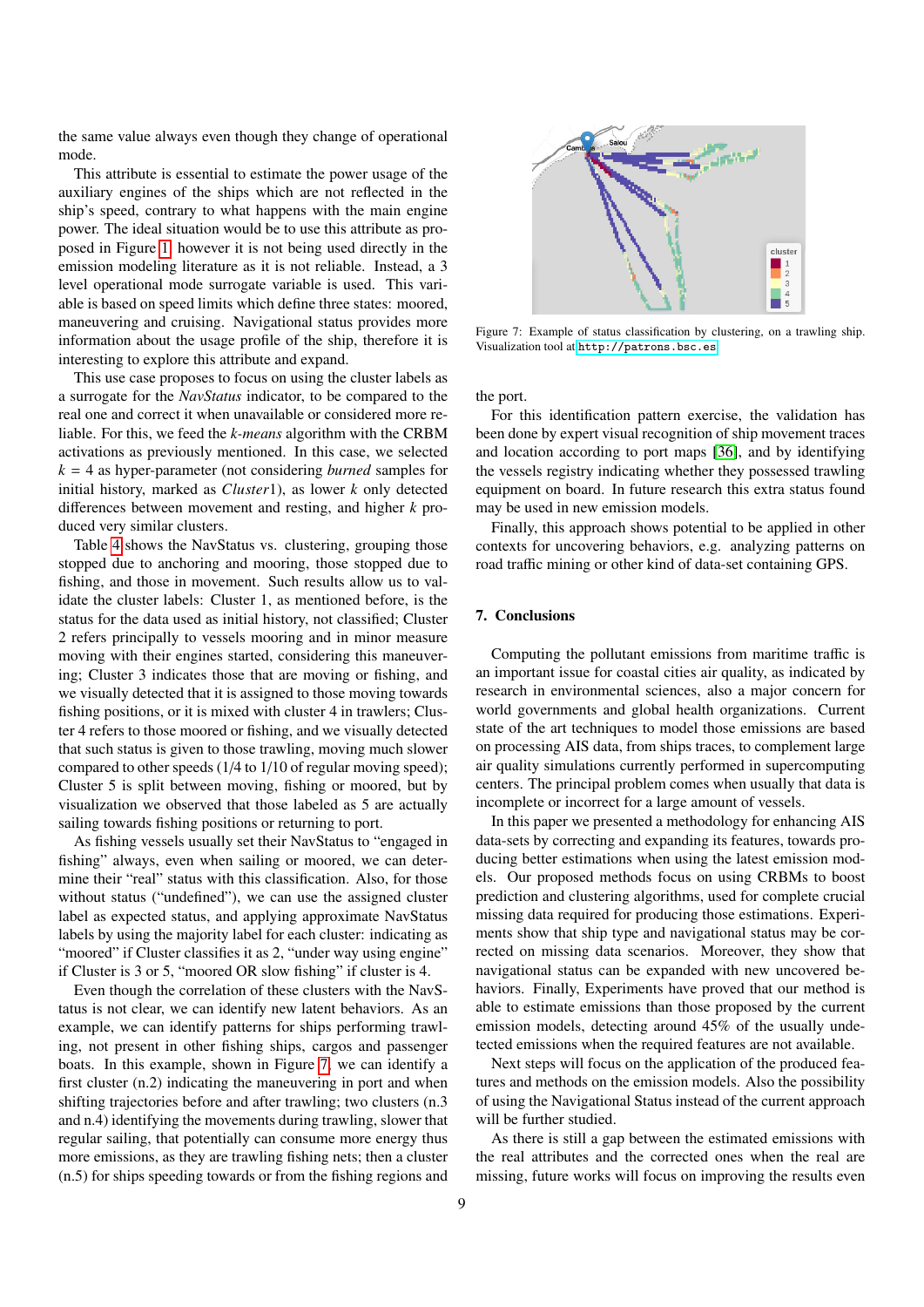| At anchor | Engaged in fishing | Moored | Not under command | Restricted maneuv. | Undefined | Under way using engine |
|-----------|--------------------|--------|-------------------|--------------------|-----------|------------------------|
| 0.03      | 0.18               | 0.09   | 0.00              | 0.00               | 0.03      | 0.67                   |
| 0.07      | 0.17               | 0.50   | 0.00              | 0.00               | 0.04      | 0.22                   |
| 0.02      | 0.26               | 0.11   | 0.00              | 0.00               | 0.06      | 0.55                   |
| 0.11      | 0.22               | 0.47   | 0.01              | 0.00               | 0.05      | 0.14                   |
| 0.06      | 0.24               | 0.32   | $0.00\,$          | 0.00               | 0.04      | 0.34                   |

<span id="page-9-28"></span>Table 4: Clusters vs. NavStatus labels. Values are normalized per row. Notice that Cluster 1 refers to the *delay* data not classified

though the problem is hard. Other important attributes, e.g. ship's auxiliary engine usage, will also be covered.

### Acknowledgments

We would like to thank Spanish Ports Authority (Puertos del Estado) for providing the data for this study. This project has received funding from the European Research Council (ERC) under the European Union Horizon 2020 research and innovation programme (grant agreement No 639595). This work is partially supported by the Ministry of Economy, Industry and Competitiveness of Spain under contracts TIN2015-65316-P, 2014SGR1051, IJCI2016-27485, and Severo Ochoa Center of Excellence SEV-2015-0493-16-5.

### References

- <span id="page-9-0"></span>[1] F. D. Natale, C. Carotenuto, Particulate matter in marine diesel engines exhausts: Emissions and control strategies, Transportation Research Part D: Transport and Environment 40 (2015) 166 – 191. [doi:http://dx.](https://doi.org/http://dx.doi.org/10.1016/j.trd.2015.08.011) [doi.org/10.1016/j.trd.2015.08.011](https://doi.org/http://dx.doi.org/10.1016/j.trd.2015.08.011).
- <span id="page-9-1"></span>[2] M. Viana, P. Hammingh, A. Colette, X. Querol, B. Degraeuwe, I. de Vlieger, J. van Aardenne, Impact of maritime transport emissions on coastal air quality in europe, Atmospheric Environment 90 (2014) 96 – 105. [doi:http://dx.doi.org/10.1016/j.atmosenv.2014.03.](https://doi.org/http://dx.doi.org/10.1016/j.atmosenv.2014.03.046) [046](https://doi.org/http://dx.doi.org/10.1016/j.atmosenv.2014.03.046).
- <span id="page-9-2"></span>[3] E. C. S. A. (ECSA), The economic value of the eu shipping industry. update (February 2015).
- <span id="page-9-3"></span>[4] T. S. et al., Third imo greenhouse gas study (2014).
- <span id="page-9-4"></span>[5] J.-P. Jalkanen, a. Brink, J. Kalli, H. Pettersson, J. Kukkonen, T. Stipa, A modelling system for the exhaust emissions of marine traffic and its application in the Baltic Sea area, Atmospheric Chemistry and Physics Discussions 9 (4) (2009) 15339–15373. [doi:10.5194/acpd-9-15339-2009](https://doi.org/10.5194/acpd-9-15339-2009).
- <span id="page-9-5"></span>[6] J. P. Jalkanen, L. Johansson, J. Kukkonen, A. Brink, J. Kalli, T. Stipa, Extension of an assessment model of ship traffic exhaust emissions for particulate matter and carbon monoxide, Atmospheric Chemistry and Physics 12 (5) (2012) 2641–2659. [doi:10.5194/acp-12-2641-2012](https://doi.org/10.5194/acp-12-2641-2012).
- <span id="page-9-6"></span>[7] M. Guevara, C. Tena, M. Porquet, O. Jorba, C. Pérez García-Pando, Hermesv3, a stand-alone multi-scale atmospheric emission modelling framework–part 1: global and regional module, Geoscientific Model Development 12 (5) (2019) 1885–1907.
- <span id="page-9-7"></span>[8] [Sistema caliope, prediction of air quality](http://www.bsc.es/caliope/es) (May 2019). URL <http://www.bsc.es/caliope/es>
- <span id="page-9-8"></span>[9] A. Bifet, R. Gavalda, Learning from time-changing data with adaptive windowing, in: Proceedings of the 2007 SIAM international conference on data mining, SIAM, SIAM, 2007, pp. 443–448.
- <span id="page-9-9"></span>[10] G. W. Taylor, G. E. Hinton, Factored conditional restricted Boltzmann Machines for modeling motion style, Proceedings of the 26th International Conference on Machine Learning (ICML 09) (2009) 1025– 1032[doi:10.1145/1553374.1553505](https://doi.org/10.1145/1553374.1553505).
- <span id="page-9-10"></span>[11] Z. Ghahramani, Hidden markov models, in: Hidden Markov Models: Applications in Computer Vision, World Scientific Publishing Co., Inc., River Edge, NJ, USA, 2002, Ch. An Introduction to Hidden Markov Models and Bayesian Networks, pp. 9–42.
- <span id="page-9-11"></span>[12] V. Mnih, H. Larochelle, G. E. Hinton, Conditional restricted boltzmann machines for structured output prediction., in: F. G. Cozman, A. Pfeffer (Eds.), UAI, AUAI Press, 2011, pp. 514–522.
- <span id="page-9-12"></span>[13] D. B. Prats, J. L. Berral, D. Carrera, Automatic generation of workload profiles using unsupervised learning pipelines, IEEE Transactions on Network and Service Management 15 (1) (2018) 142–155. [doi:](https://doi.org/10.1109/TNSM.2017.2786047) [10.1109/TNSM.2017.2786047](https://doi.org/10.1109/TNSM.2017.2786047).
- <span id="page-9-13"></span>[14] M. Tichavska, B. Tovar, Port-city exhaust emission model: An application to cruise and ferry operations in Las Palmas Port, Transportation Research Part A: Policy and Practice 78 (C) (2015) 347–360. [doi:10.1016/j.](https://doi.org/10.1016/j.tra.2015.05.021) [tra.2015.05.021](https://doi.org/10.1016/j.tra.2015.05.021).
- <span id="page-9-14"></span>[15] X. Gao, H. Makino, M. Furusho, Ship behavior analysis for real operating of container ships using ais data, TransNav, the International Journal on Marine Navigation and Safety of Sea Transportation 10 (2) (2016) 213– 220. [doi:10.12716/1001.10.02.04](https://doi.org/10.12716/1001.10.02.04).
- <span id="page-9-15"></span>[16] J.-P. Jalkanen, L. Johansson, J. Kukkonen, A comprehensive inventory of the ship traffic exhaust emissions in the baltic sea from 2006 to 2009, AMBIO 43 (3) (2014) 311–324. [doi:10.1007/s13280-013-0389-3](https://doi.org/10.1007/s13280-013-0389-3).
- <span id="page-9-16"></span>[17] Ø. Buhaug, J. Corbett, Ø. Endresen, V. Eyring, J. Faber, S. Hanayama, D. Lee, D. Lee, H. Lindstad, A. Markowska, A. Mjelde, D. Nelissen, J. Nilsen, C. Pålsson, J. Winebrake, W. Wu, K. Yoshida, Second IMO GHG Study 2009, Prevention of Air Pollution from Ships, IMO (2009).
- <span id="page-9-17"></span>[18] A. Miola, B. Ciuffo, E. Giovine, M. Marra, Regulating air emissions from ships. the state of the art on methodologies, technologies and policy options, Joint Research Centre Reference Report, EUR24602EN, 978-92 (2010).
- <span id="page-9-18"></span>[19] W. Qiu, A. Bandara, Gps trace mining for discovering behaviour patterns, in: 2015 International Conference on Intelligent Environments, IEEE, IEEE, 2015, pp. 65–72. [doi:10.1109/IE.2015.17](https://doi.org/10.1109/IE.2015.17).
- <span id="page-9-19"></span>[20] H. Mannila, H. Toivonen, A. Inkeri Verkamo, Discovery of frequent episodes in event sequences, Data Min. Knowl. Discov. 1 (3) (1997) 259– 289. [doi:10.1023/A:1009748302351](https://doi.org/10.1023/A:1009748302351).
- <span id="page-9-20"></span>[21] V. W. Zheng, Y. Zheng, X. Xie, Q. Yang, Collaborative location and activity recommendations with gps history data, in: Proceedings of the 19th International Conference on World Wide Web, WWW '10, ACM, New York, NY, USA, 2010, pp. 1029–1038. [doi:10.1145/1772690.](https://doi.org/10.1145/1772690.1772795) [1772795](https://doi.org/10.1145/1772690.1772795).
- <span id="page-9-21"></span>[22] Z. Li, J. Han, M. Ji, L.-A. Tang, Y. Yu, B. Ding, J.-G. Lee, R. Kays, Movemine: Mining moving object data for discovery of animal movement patterns, ACM Trans. Intell. Syst. Technol. 2 (4) (2011) 37:1–37:32. [doi:10.1145/1989734.1989741](https://doi.org/10.1145/1989734.1989741).
- <span id="page-9-22"></span>[23] Q. Lin, D. Zhang, X. Huang, H. Ni, X. Zhou, Detecting wandering behavior based on gps traces for elders with dementia, in: 2012 12th International Conference on Control Automation Robotics Vision (ICARCV), IEEE, 2012, pp. 672–677. [doi:10.1109/ICARCV.2012.6485238](https://doi.org/10.1109/ICARCV.2012.6485238).
- <span id="page-9-23"></span>[24] A. Fischer, C. Igel, An introduction to restricted boltzmann machines., in: L. Álvarez, M. Mejail, L. G. Déniz, J. C. Jacobo (Eds.), CIARP, Vol. 7441 of Lecture Notes in Computer Science, Springer, 2012, pp. 14–36.
- <span id="page-9-24"></span>[25] G. E. Hinton, A practical guide to training restricted boltzmann machines., in: G. Montavon, G. B. Orr, K.-R. Müller (Eds.), Neural Networks: Tricks of the Trade (2nd ed.), Vol. 7700 of Lecture Notes in Computer Science, Springer, 2012, pp. 599–619.
- <span id="page-9-25"></span>[26] R. Salakhutdinov, A. Mnih, G. Hinton, Restricted boltzmann machines for collaborative filtering, in: Proceedings of the 24th International Conference on Machine Learning, ICML '07, ACM, New York, NY, USA, 2007, pp. 791–798. [doi:10.1145/1273496.1273596](https://doi.org/10.1145/1273496.1273596).
- <span id="page-9-26"></span>[27] G. W. Taylor, G. E. Hinton, Factored conditional restricted boltzmann machines for modeling motion style, in: Proceedings of the 26th Annual International Conference on Machine Learning, ICML '09, ACM, New York, NY, USA, 2009, pp. 1025–1032. [doi:10.1145/1553374.](https://doi.org/10.1145/1553374.1553505) [1553505](https://doi.org/10.1145/1553374.1553505).
- <span id="page-9-27"></span>[28] G. W. Taylor, G. E. Hinton, S. Roweis, Modeling human motion using binary latent variables, in: Advances in Neural Information Processing Systems, MIT Press, 2006, p. 2007.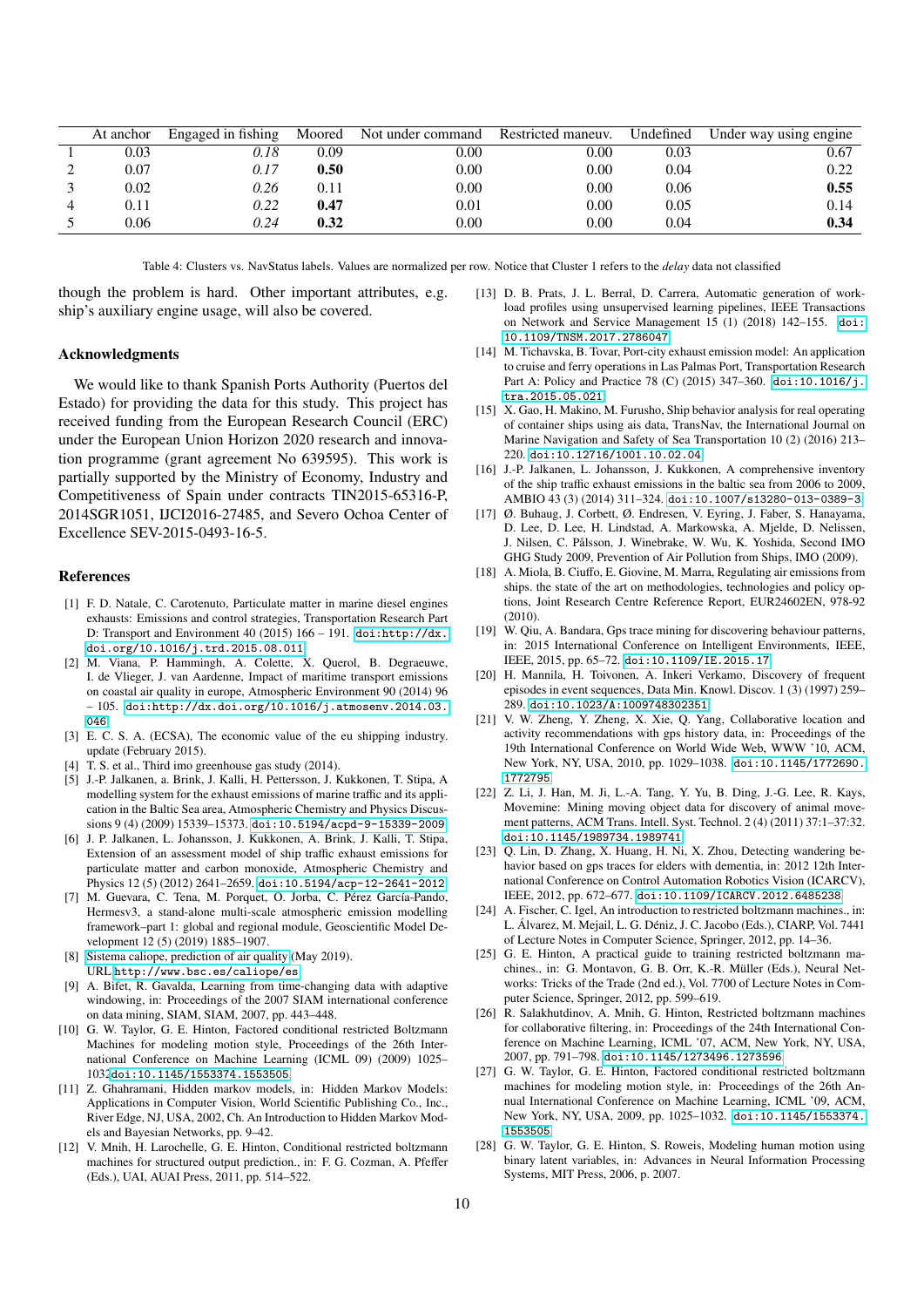- <span id="page-10-0"></span>[29] G. Lebanon, S. V. N. Vishwanathan (Eds.), Proceedings of the Eighteenth International Conference on Artificial Intelligence and Statistics, AIS-TATS 2015, San Diego, California, USA, May 9-12, 2015, Vol. 38 of JMLR Workshop and Conference Proceedings, JMLR.org, 2015.
- <span id="page-10-1"></span>[30] J. Lee, H. Kim, N.-r. Kim, J.-H. Lee, An approach for multi-label classification by directed acyclic graph with label correlation maximization, Inf. Sci. 351 (C) (2016) 101–114. [doi:10.1016/j.ins.2016.02.037](https://doi.org/10.1016/j.ins.2016.02.037).
- <span id="page-10-2"></span>[31] I. M. Organization, Ais transponders (February 2017).
- <span id="page-10-3"></span>[32] A. Soret, M. Guevara, J. Baldasano, The potential impacts of electric vehicles on air quality in the urban areas of barcelona and madrid (spain), Atmospheric Environment 99 (2014) 51 – 63. [doi:http://dx.doi.](https://doi.org/http://dx.doi.org/10.1016/j.atmosenv.2014.09.048) [org/10.1016/j.atmosenv.2014.09.048](https://doi.org/http://dx.doi.org/10.1016/j.atmosenv.2014.09.048).
- <span id="page-10-4"></span>[33] M. Guevara, F. Martínez, G. Arevalo, S. Gasso, J. Baldasano, An improved system for modelling spanish emissions: Hermesv2.0, Atmospheric environment 81 (2013) 209–221. [doi:10.1016/j.atmosenv.](https://doi.org/10.1016/j.atmosenv.2013.08.053) [2013.08.053](https://doi.org/10.1016/j.atmosenv.2013.08.053).
- <span id="page-10-5"></span>[34] N. Pérez, J. Pey, C. Reche, J. Cortés, A. Alastuey, X. Querol, Impact of harbour emissions on ambient pm10 and pm2.5 in barcelona (spain): Evidences of secondary aerosol formation within the urban area., The Science of the Total Environment 571 (5) (2016-11-15 00:00:00.0) 237– 50. [doi:10.1016/j.scitotenv.2016.07.025](https://doi.org/10.1016/j.scitotenv.2016.07.025).
- <span id="page-10-6"></span>[35] VesselFinder, [Free AIS Ship Tracking of Marine Tra](http://www.vesselfinder.com)ffic (May 2019). URL <http://www.vesselfinder.com>
- <span id="page-10-7"></span>[36] Cepesca, El arrastre: El arte de la pesca sostenible (February 2017).
- <span id="page-10-8"></span>[37] [Ihs fairplay ship data base](https://fairplay.ihs.com/) (May 2019). URL <https://fairplay.ihs.com/>

## Appendix A. Reproducibility supplement

In this section we give details on how to reproduce the experiments performed for this paper using the code available online <sup>[2](#page-10-9)</sup>. Data-sets and models can be found in Patrons@BSC web- $\text{site}^3$  $\text{site}^3$ .

### *Appendix A.1. Software requirements*

In order to reproduce the results the following software is required:

- R plus the following libraries: NMOF, parallel, reshape2, ggplot2, optparse, data.table, dplyr, zoo, DBI, dplyr, blob and rrbm
- Python plus the following libraries: sklearn, numpy, pandas and argparse

All the R packages can be installed using R's *install.packages()* function except *rrbm*, which is available with install instructions on GitHub<sup>[4](#page-10-11)</sup>. The Python packages can be installed using python's pip package manager.

All the code is present in Jupyter<sup>[5](#page-10-12)</sup> notebooks but also in the corresponding .R or .py format for ease of usage. Mind that execution of Jupyter notebooks that contain R require IRKernel installation.

All the data-sets and models for each step are provided for convenience. Nevertheless, all the work can be reproduced using just the original AIS data-set (both original and cleaned) and the IHS data-set, which contains main engine power value and ship characteristics for emission estimation.

### *Appendix A.2. CRBM data-sets generation*

This process consist in training a CRBM with the original data to first obtain the activations of the CRBM, which can be used directly for the prediction experiments, and then using *k*-means to produce a clustering over those activations, as explained in this work. In order to generate the activations and clustering data-sets we use the CRBM implementation found in the *rrbm* package. Clustering data-set requires of the calculation of the activations data-set as it is a product of applying *k*-means over it, however two different scripts are provided that perform the end-to-end case, from original data to the desired data-set, for the sake of usability. The activations data-set generator includes merging the data from IHS tables to be able to run the missing main engine experiment. Both scripts are provided in Jupyter and .R formats.

These scripts use two data-sets: the AIS data-set preprocessed (already interpolated with regular time-steps) and the IHS data-set, which provides us in this case of the installed main engine power.

### *Appendix A.3. Experiments*

#### *Appendix A.3.1. Determining a valid NavStatus*

In order to reproduce this experiment the *k*-Means data-set is required. With this data, cross the two variables *cluster* and *navstatus* and then divide by the sum of the rows to obtain the percentages. A script that performs this procedure is provided.

The trawling ship, ship number 206, can be seen in our tool at our website. In order to see the plot present in this paper the following configuration is needed: data-set should be CRBM-Results, variable cluster and ship 206.

### *Appendix A.3.2. Ship Type Prediction*

In this experiment we try to find the best model to predict the ship type. In this experiment we build three different data-sets: original data (the time *t* sample), *history* data (the time *t* sample plus *history*) and activations data (the result produced by the CRBM when *history* data is given as input). Here three models are tested: Logistic Regression, Multi-Layer Perceptron and *k*-Nearest Neighbors. The hyper-parameter search is done using *sklearn*'s *GridSearchCV* function for performing grid search using cross-validation. This script can be both run with Jupyter and with python directly.

For this experiment the 10 activations data-set is required. This data-set has the activations for the CRBM trained with 10 hidden units and windowed original features so that both activations data-set and original with *history* data-set can be evaluated and compared at the same time.

# *Appendix A.3.3. Improving emission estimations on the presence of missing data*

In this experiment what we do is find the best model to predict the main engine installed power. What we do here is a loop of different models with a grid of parameters for each one, similar to the previous case. In this case we have tested Multi-Layer Perceptron and Support Vector Machines, both Radial Basis Function kernel and linear (no kernel), however these two

<span id="page-10-9"></span> $2$ <https://github.com/HiEST/EmissionsMissingDataCRBM>

<span id="page-10-10"></span> $3$ <http://patrons.bsc.es/datasets/>

<span id="page-10-12"></span><span id="page-10-11"></span><sup>4</sup><https://github.com/josepllberral/machine-learning-tools> <sup>5</sup><https://jupyter.org>